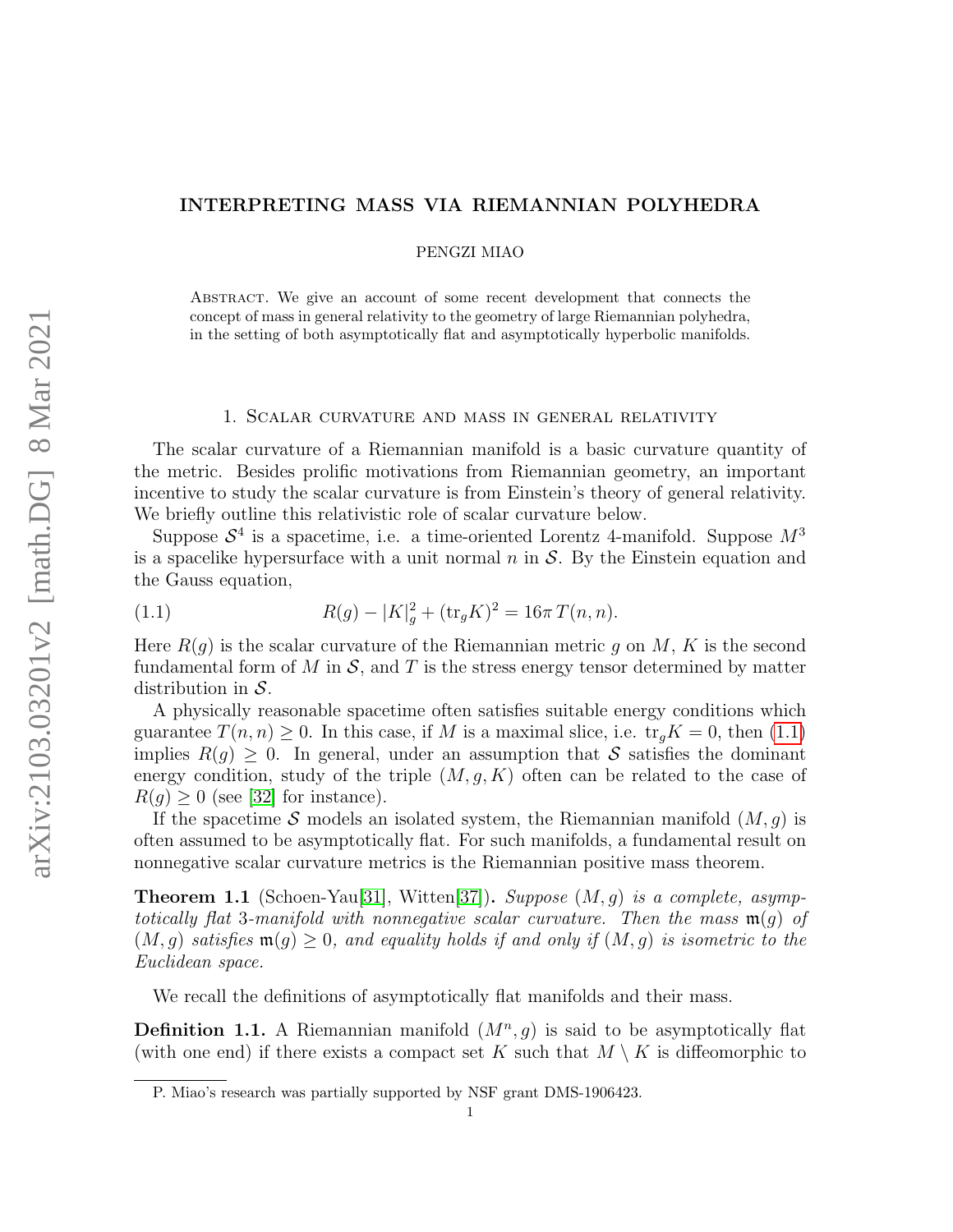$\mathbb{R}^n \setminus B_r(0)$ , where  $B_r(0) = \{|x| < r\}$  for some  $r > 0$ , and with respect to the standard coordinates  $\{x_i\}$  on  $\mathbb{R}^n$ , the metric g satisfies  $g_{ij} = \delta_{ij} + h_{ij}$ , where

<span id="page-1-0"></span>(1.2) 
$$
h_{ij} = O(|x|^{-p}), \ \partial h_{ij} = O(|x|^{-p-1}), \ \partial \partial h_{ij} = O(|x|^{-p-2})
$$

for some  $p > \frac{n-2}{2}$ . Moreover, the scalar curvature of g is integrable on  $(M, g)$ .

For an asymptotically flat  $(M^n, g)$ , its mass (introduced by Arnowitt, Deser and Misner [\[4\]](#page-12-0)), is defined as

(1.3) 
$$
\mathfrak{m}(g) = \lim_{r \to \infty} \frac{1}{2(n-1)\omega_{n-1}} \int_{S_r} (g_{ij,i} - g_{ii,j}) \, \bar{\nu}^j \, d\bar{\sigma}.
$$

Here  $S_r$  is the coordinate sphere  $\{|x|=r\}$ ,  $d\bar{\sigma}$  denotes the Euclidean volume element on  $S_r$ ,  $\bar{\nu}$  is the Euclidean outward unit normal to  $S_r$ , and summation is applied over repeated indices. It was proved by Bartnik [\[5\]](#page-12-1), and also by Chrusciel [\[10\]](#page-13-2), that  $\mathfrak{m}(g)$ is independent on the choice of coordinates satisfying [\(1.2\)](#page-1-0).

For dimensions  $n \leq 7$ , Schoen had a proof of the positive mass theorem in [\[30\]](#page-13-3). For arbitrary dimensions, the theorem was shown by Schoen-Yau [\[33\]](#page-13-4). A different approach was provided by Lohkamp [\[22,](#page-13-5) [23,](#page-13-6) [24,](#page-13-7) [25\]](#page-13-8).

## 2. Gromov's geometric comparison theory for scalar curvature

In Riemannian geometry, comparison theorems are useful tools in understanding manifolds with various notions of lower curvature bounds. In two dimensions, scalar curvature reduces to Gauss curvature, and geometric triangles were compared to those in a model space (see [\[1,](#page-12-2) [2,](#page-12-3) [35\]](#page-13-9) for instance).

In [\[14\]](#page-13-10), Gromov suggested Riemannian polyhedra play a useful role in the study of scalar curvature in higher dimensions. Given a convex polyhedron P in  $(\mathbb{R}^n, \bar{g})$ , the Euclidean space, Gromov [\[14,](#page-13-10) [15\]](#page-13-11) conjectured that, if  $g$  is a Riemannian metric on  $P$ satisfying

- $q$  has nonnegative scalar curvature;
- each face of P has nonnegative mean curvature in  $(P, g)$ ; and
- along each edge of P, the dihedral angle of  $(P, g)$  is less than or equal to the corresponding dihedral angle of P in  $(\mathbb{R}^n, \bar{g})$ ,

then  $(P, g)$  is isometric to a polyhedron in  $(\mathbb{R}^n, \bar{g})$ .



Figure 1. A Riemannian tetrahedron

Significant progress toward this conjecture was obtained by Li [\[18,](#page-13-12) [19,](#page-13-13) [20\]](#page-13-14). In 3 dimension, Li [\[18\]](#page-13-12) proved the conjecture for a wide class of polyhedra including cubes and 3-simplices. In higher dimensions, Li [\[19\]](#page-13-13) showed the conjecture holds for a class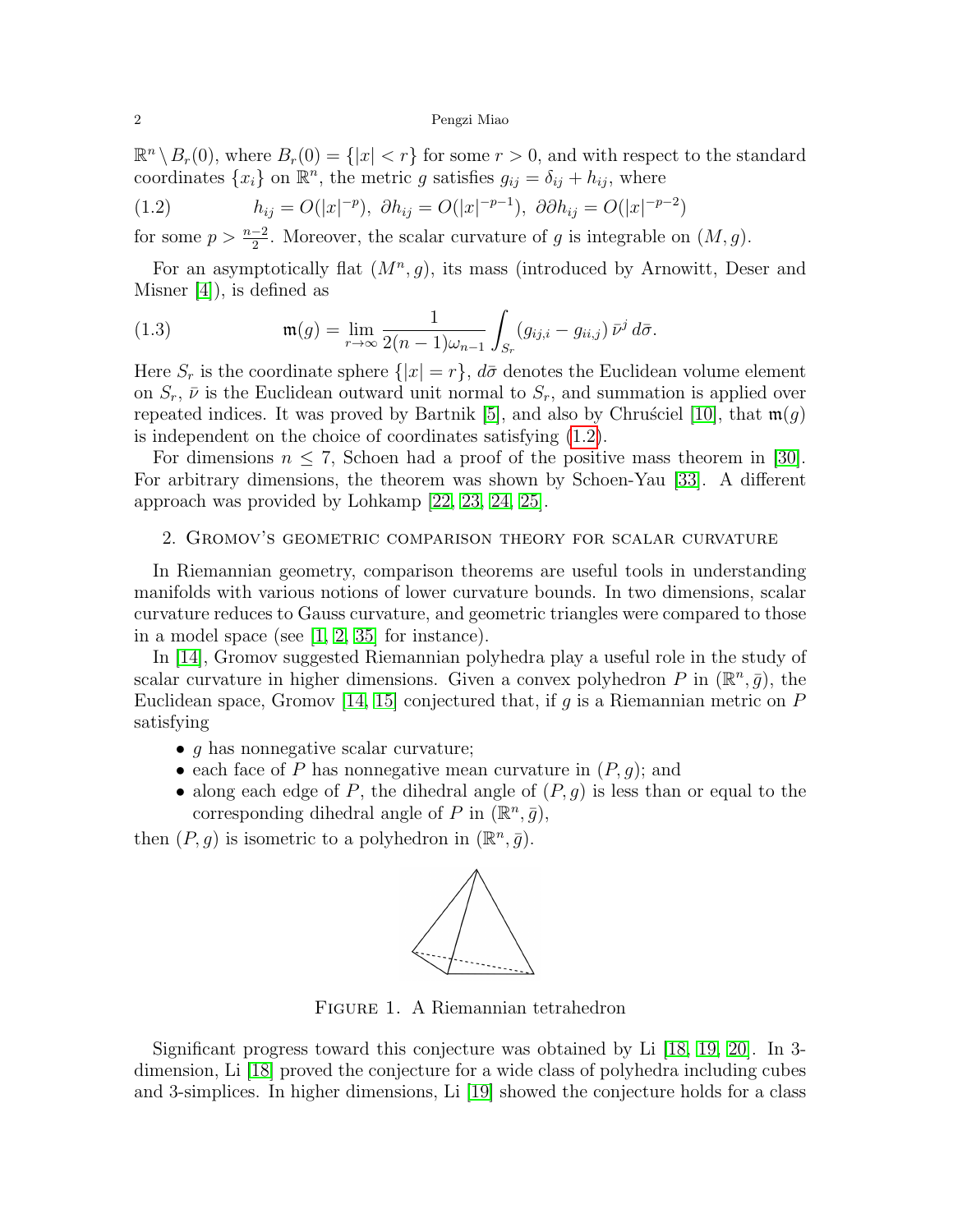of prisms with dimensions less than or equal to 7. In [\[20\]](#page-13-14), Li extended the comparison theory to metrics with a negative scalar curvature lower bound.

An immediate connection between Gromov's conjecture and the positive mass theorem is that the conjecture being valid for a single polyhedron implies the latter. This is because, by the work of Lohkmap [\[21\]](#page-13-15), if the mass of an asymptotically flat  $(M, g)$  is negative, the metric g can be deformed to another metric  $\tilde{g}$  with nonnegative scalar curvature, which is exactly Euclidean outside a compact set. In this case, by considering a large polyhedron enclosing the nontrivial geometry in the compact set, one would obtain a contradiction to Gromov's conjecture (see [\[19,](#page-13-13) Theorem 5.2] for details).

### 3. Mass and coordinate cubes in 3-dimension

For an asymptotically flat 3-manifold  $(M, g)$ , a connection between the mass  $\mathfrak{m}(q)$ and large Riemannian cubes was found in [\[26\]](#page-13-16).

<span id="page-2-2"></span>**Theorem 3.1** ([\[26\]](#page-13-16)). Let  $(M^3, g)$  be an asymptotically flat 3-manifold. Given any large constant  $L > 0$ , let  $C_L^3$  denote a coordinate cube with side length 2L centered at the coordinate origin. Let F and E denote the sets of the faces and the edges of  $C<sub>L</sub><sup>3</sup>$ , respectively. Then, as  $L \to \infty$ ,

<span id="page-2-0"></span>(3.1) 
$$
\mathfrak{m}(g) = -\frac{1}{8\pi} \int_{\mathcal{F}} H \, d\sigma + \frac{1}{8\pi} \int_{\mathcal{E}} \left( \alpha - \frac{\pi}{2} \right) \, ds + o(1).
$$

Here H is the mean curvature of each face with respect to the outward unit normal,  $\alpha$  is the dihedral angle between the two adjacent faces along each edge,  $d\sigma$  and  $ds$  are the area and the length measure with respect to g, respectively.

If  $(M^3, g)$  is complete with nonnegative scalar curvature, the positive mass theorem (Theorem [1.1\)](#page-0-1) shows  $\mathfrak{m}(g) > 0$ , unless  $(M, g)$  is isometric to  $\mathbb{R}^3$ . This combined with  $(3.1)$  shows

(3.2) 
$$
-\frac{1}{8\pi} \int_{\mathcal{F}} H d\sigma + \frac{1}{8\pi} \int_{\mathcal{E}} \left( \alpha - \frac{\pi}{2} \right) ds \ge 0, \text{ for large } L.
$$

<span id="page-2-3"></span>A related but yet different formula, relating  $\mathfrak{m}(g)$  to  $C_L^3$ , was also derived in [\[26\]](#page-13-16).

<span id="page-2-4"></span>**Theorem 3.2** ([\[26\]](#page-13-16)). Let  $(M^3, g)$ , L and  $C^3_L$  be given as above. For each  $t \in [-L, L]$ and each  $k \in \{1, 2, 3\}$ , let  $S_t^{(k)}$  $t_t^{(k)}$  be the curve given by the intersection between  $\partial C_L^3$  and the coordinate plane  $\{x_k = t\}$ . Then, as  $L \to \infty$ , the mass of  $(M^3, g)$  satisfies

<span id="page-2-1"></span>(3.3) 
$$
\mathfrak{m}(g) = \frac{1}{8\pi} \sum_{k=1}^{3} \int_{-L}^{L} \mathfrak{m}_{k}^{(2)}(t, L) dt + o(1).
$$

Here

(3.4) 
$$
\mathfrak{m}_k^{(2)}(t,L) = 2\pi - \int_{S_t^{(k)}} \kappa^{(k)} ds - \beta_t^{(k)},
$$

 $\kappa^{(k)}$  is the geodesic curvature of  $S_t^{(k)}$  $t_t^{(k)}$  in  $\{x_k = t\}$ , and  $\beta_t^{(k)}$  $t_t^{(k)}$  is the sum of the turning angle of  $S_t^{(k)}$  at its four vertices.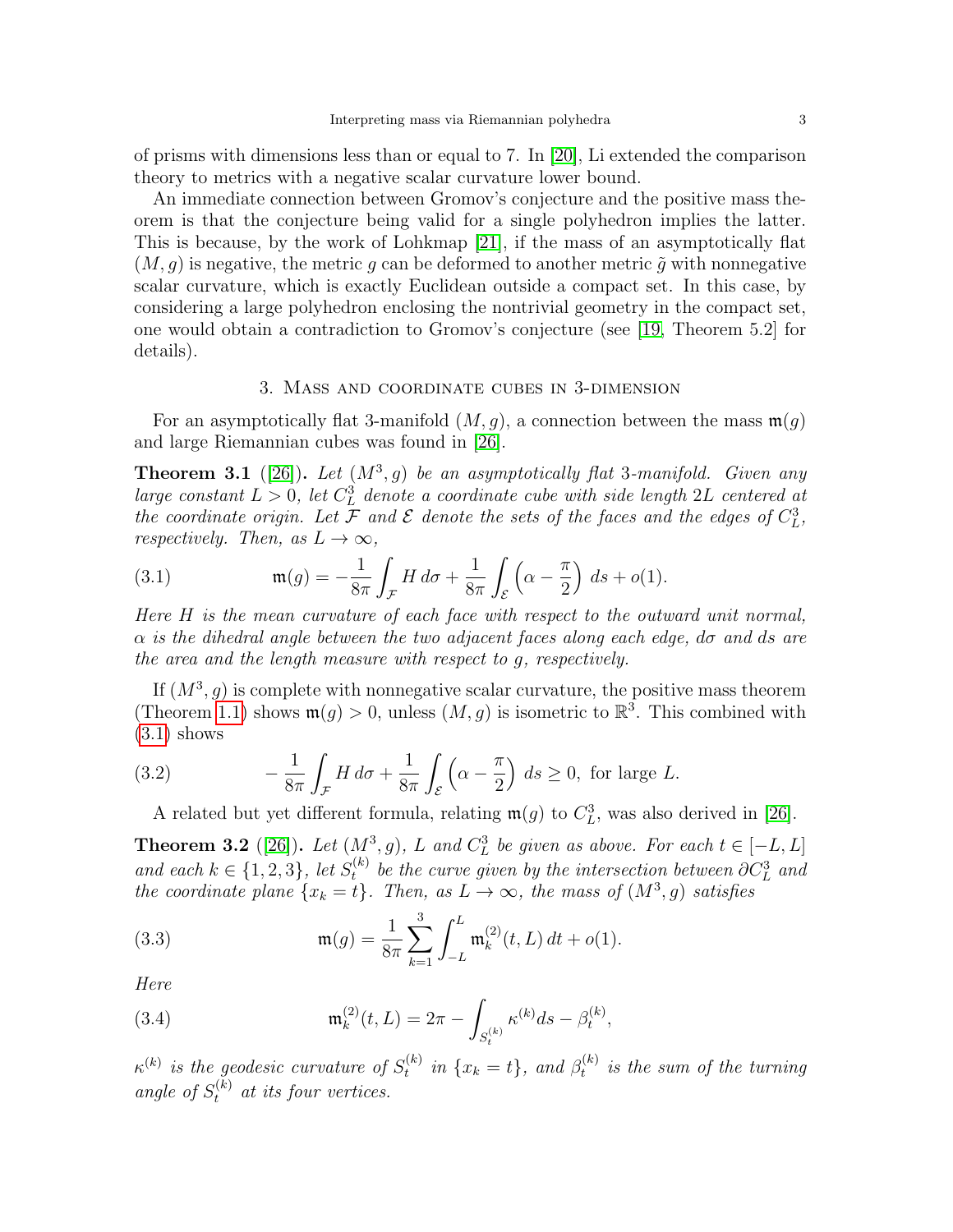The quantity  $\mathfrak{m}_k^{(2)}$  $_{k}^{(2)}(t,L)$  measures the angle deficit of the (large) portion of the coordinate plane  $\{x^k = t\}$  inside the cube  $C_L^3$ . [\(3.3\)](#page-2-1) shows the mass of  $(M^3, g)$  can be obtained by suitably integrating such angle deficit associated to all coordinate planes. It is worthy of noting that, in the setting of asymptotically conical surfaces, the angle deficit can be used to define the 2-dimensional "mass" of those surfaces (see [\[9,](#page-13-17) [7\]](#page-12-4) for instance).

Formula [\(3.3\)](#page-2-1) was largely prompted by a recent monumental work of Stern [\[34\]](#page-13-18) that relates the scalar curvature and the level sets of harmonic functions (and maps). Together with the Gauss-Bonnet theorem and Stern's formula from [\[34\]](#page-13-18), [\(3.3\)](#page-2-1) provides insight into the recent new proof of the 3-dimensional positive mass theorem by Bray-Kazaras-Khuri-Stern [\[6\]](#page-12-5). Below we briefly outline this implication following [\[26,](#page-13-16) Remark 5].

<span id="page-3-1"></span>Stern's formula [\[34,](#page-13-18) equation (14)], in its simplest form, shows

(3.5) 
$$
\Delta |\nabla u| = \frac{1}{2|\nabla u|} \left[ |\nabla^2 u|^2 + |\nabla u|^2 (R - 2K_{\Sigma}) \right],
$$

near points where  $\nabla u \neq 0$ . Here u is a harmonic function on a 3-manifold  $(M^3, g)$ , R and  $K_{\Sigma}$  denote the scalar curvature of g and the Gauss curvature of  $\Sigma$ , the level set of u, respectively.

Suppose the manifold  $(M^3, g)$  is asymptotically flat. An observation of Bartnik [\[5\]](#page-12-1) was

<span id="page-3-0"></span>(3.6) 
$$
\sum_{i=1}^{3} \int_{S_{\infty}} \frac{1}{2} \frac{\partial}{\partial \nu} |\nabla y_{i}|^{2} d\sigma = 16 \pi \mathfrak{m}(g).
$$

Here  $\{y_i\}$  are harmonic coordinates on  $(M, g)$  near infinity, and  $\int_{S_{\infty}}$  represents the limit of integration along a sequence of suitable surfaces approaching infinity. Since  $|\nabla y_i|$  tends to 1 suitably fast, it is easily checked that [\(3.6\)](#page-3-0) is equivalent to

<span id="page-3-2"></span>(3.7) 
$$
\sum_{i=1}^{3} \int_{S_{\infty}} \frac{\partial}{\partial \nu} |\nabla y_i| d\sigma = 16\pi \mathfrak{m}(g).
$$

Considering [\(3.5\)](#page-3-1) and [\(3.7\)](#page-3-2), one may want to seek a formula that computes  $\mathfrak{m}(q)$ in terms of the level sets of  $y_i$ . This was the motivation to the derivation of  $(3.3)$  in [\[26\]](#page-13-16). It turned out that [\(3.3\)](#page-2-1) itself does not require  $\{x_i\}$  to be harmonic.

Next, for simplicity, suppose  $M$  has no boundary. Consider a harmonic map

(3.8) 
$$
U = (u_1, u_2, u_3) : (M, g) \to (\mathbb{R}^3, \bar{g})
$$

such that  $U$  is a diffeomorphism near infinity, and, in this coordinate chart defined by U, g satisfies  $(1.2)$ . By the usual construction of harmonic coordinates (for instance Theorem 3.1 in  $[5]$ , such a map U always exists. If one further supposes the regular level set  $\Sigma_t^{(i)}$  of each  $u_i$  satisfies  $\chi(\Sigma_t^{(i)}) \leq 1$  (which is the case if M is  $\mathbb{R}^3$  for instance), then it follows from Stern's formula [\(3.5\)](#page-3-1), Bartnik's formula [\(3.7\)](#page-3-2), the mass formula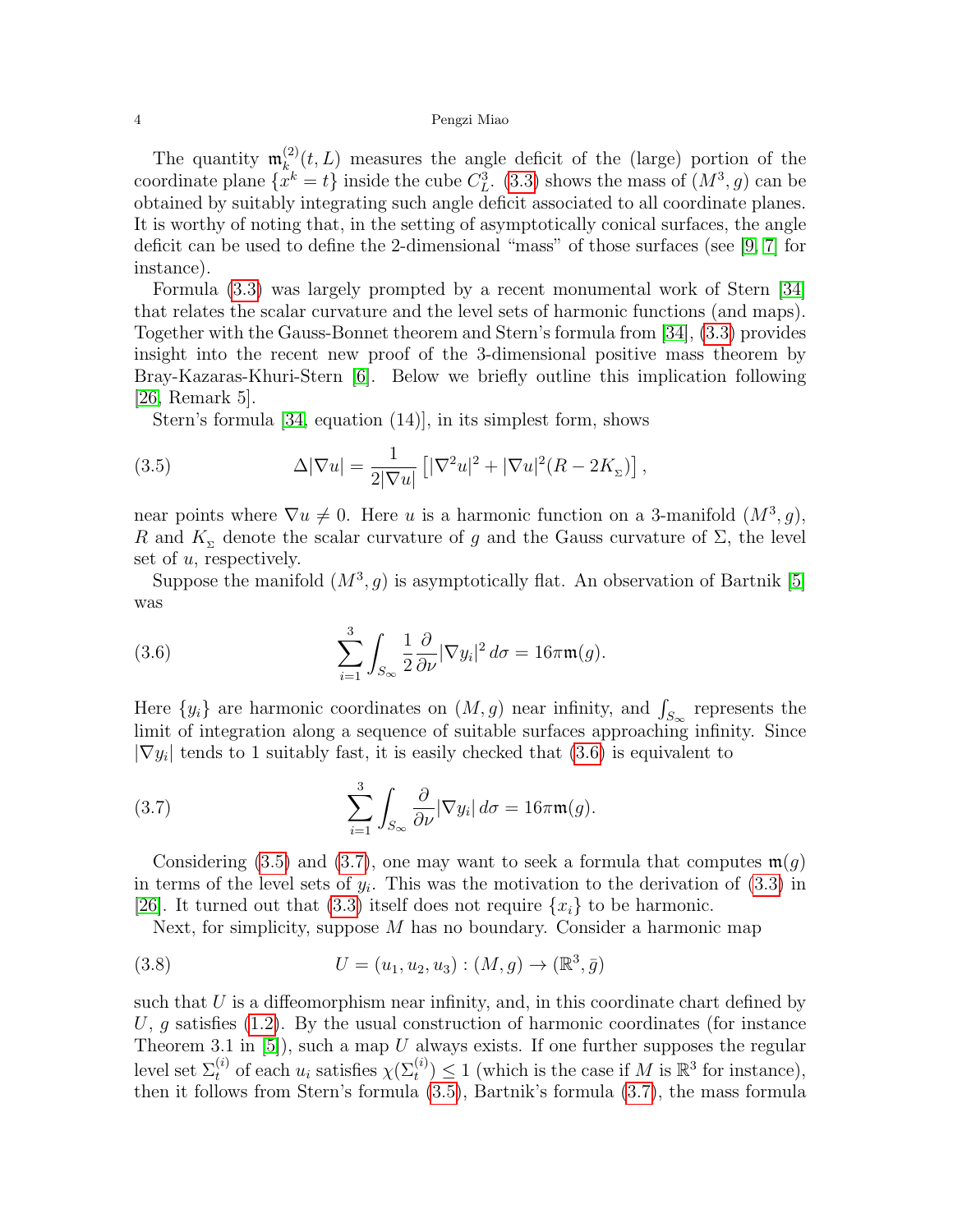[\(3.3\)](#page-2-1), and the Gauss-Bonnet theorem that

<span id="page-4-0"></span>
$$
24\pi \mathfrak{m}(g)
$$
\n
$$
= \lim_{L \to \infty} \sum_{k=1}^{3} \int_{\partial C_{L}^{3}} \frac{\partial}{\partial \nu} |\nabla u_{k}| d\sigma + \lim_{L \to \infty} \sum_{k=1}^{3} \int_{-L}^{L} \left[ (2\pi - \beta_{t}^{(k)}) - \int_{C_{t}^{(k)}} \kappa^{(k)} ds \right] dt
$$
\n
$$
\geq \sum_{i=1}^{3} \int_{M} \frac{1}{2} \left[ \frac{1}{|\nabla u_{i}|} |\nabla^{2} u_{i}|^{2} + R |\nabla u_{i}| \right] dV.
$$

In particular, if  $R \geq 0$ , then  $\mathfrak{m}(g) \geq 0$ . We remark that inequality [\(3.9\)](#page-4-0) is weaker than the result in [\[6\]](#page-12-5). The lower bound of  $\mathfrak{m}(q)$  in Theorem 1.2 of [6] only used a single harmonic function.

A potentially useful feature of the above mapping setting [\(3.9\)](#page-4-0) is the following. Suppose  $g_{ij} = g(\partial_{u_i}, \partial_{u_j})$ . Given any constant  $\Lambda > 0$ , let  $r_o > 0$  be a constant such that

$$
|g_{ij}| \le \Lambda \text{ and } |g^{ij}| \le \Lambda, \text{ if } |u| \ge r_o.
$$

Using the fact  $|\nabla u_i|^2 = g^{ii}$  and  $\nabla^2 u_i(\partial_{u_k}, \partial_{u_l}) = -\Gamma_{kl}^i$ , we see from [\(3.9\)](#page-4-0) that, if the scalar curvature is nonnegative, then

(3.10) 
$$
\mathfrak{m}(g) \geq C \int_{|u| \geq r_o} \sum_{i,j,k} |\partial_i g_{jk}|^2,
$$

where C is a constant depending only on  $\Lambda$ . This shows, outside a large u-coordinate sphere  $\{|u| = r_o\}$ , the  $L^2$ -norm of  $\partial g$  is controlled by the mass.

# 4. Mass and polyhedra in general dimensions

Motivated by Theorem [3.1,](#page-2-2) Piubello and the author [\[27\]](#page-13-19) considered a sequence of polyhedra of general types, approaching infinity in an asymptotically flat manifold of arbitrary dimensions.



FIGURE 2. A sequence of polyhedra approaching  $\infty$  in  $(M^n, g)$ 

<span id="page-4-1"></span>**Theorem 4.1** ([\[27\]](#page-13-19)). Let  $(M^n, g)$  be an asymptotically flat manifold with dimension  $n \geq 3$ . Let  $\{P_k\}$  denote a sequence of Euclidean polyhedra in a coordinate chart  $\{x_i\}$ that defines the end of  $(M, g)$ . Suppose  $\{P_k\}$  satisfies the following conditions: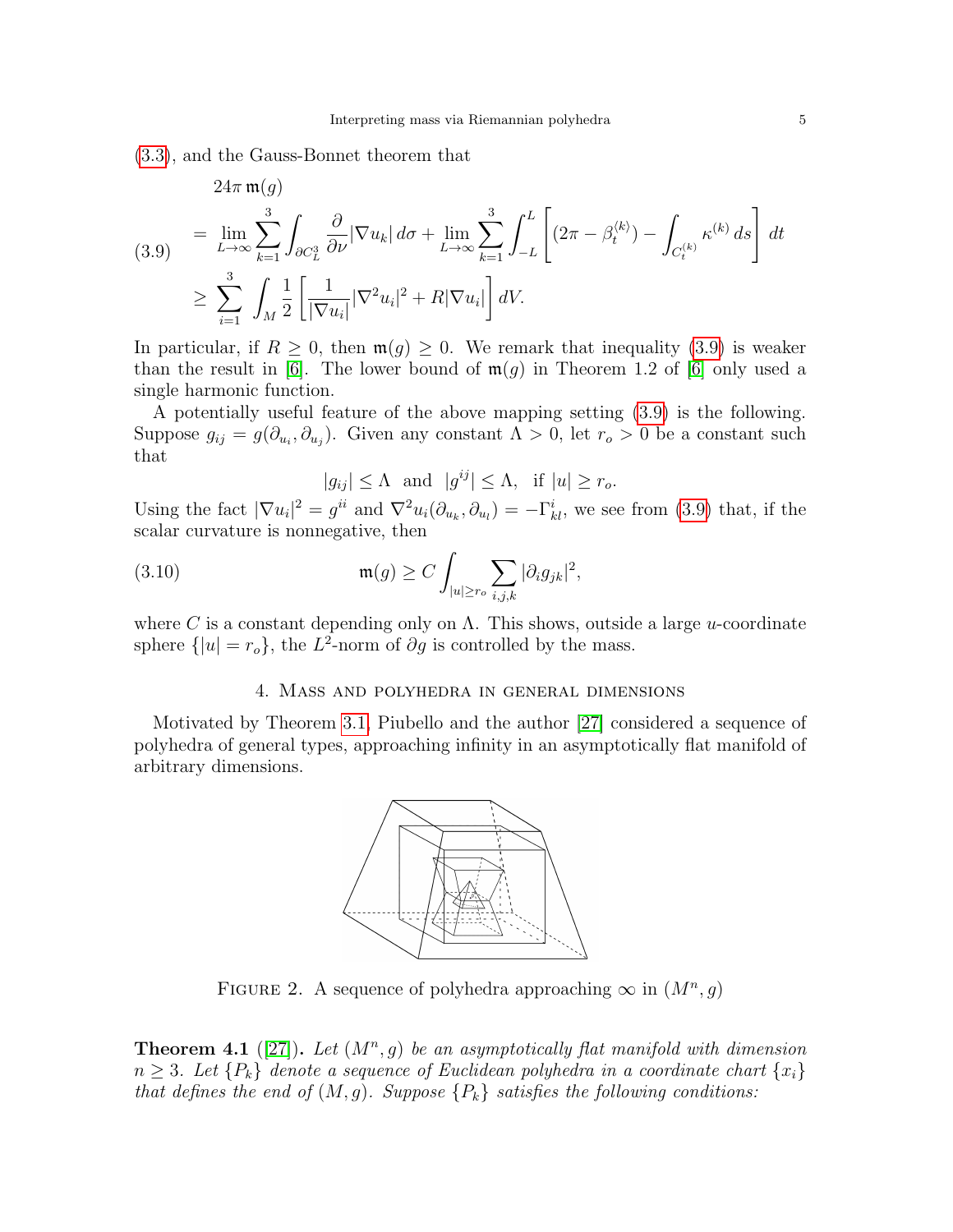a)  $P_k$  encloses the coordinate origin and  $\lim_{k\to\infty} r_{P_k} = \infty$ , where

$$
r_{P_k} = \min_{x \in \partial P_k} |x|;
$$

- b)  $|\mathcal{F}(\partial P_k)| = O(r_{P_n}^{n-1})$  $\binom{n-1}{P_k}$ , where  $\mathcal{F}(\partial P_k)$  denotes the union of all the faces in  $\partial P_k$ , and  $|\mathcal{F}(\partial P_k)|$  is the Euclidean  $(n-1)$ -dimensional volume of  $\mathcal{F}(\partial P_k)$ ;
- c)  $|\mathcal{E}(\partial P_k)| = O(r_{P_n}^{n-2})$  $\binom{n-2}{P_k}$ , where  $\mathcal{E}(\partial P_k)$  denotes the union of all the edges in  $\partial P_k$ , and  $|\mathcal{E}(\partial P_k)|$  is the Euclidean  $(n-2)$ -dimensional volume of  $\mathcal{E}(\partial P_k)$ ; and
- d) along each edge, the Euclidean dihedral angles  $\bar{\alpha}$  of  $P_k$  satisfies

 $|\sin \bar{\alpha}| > c$ 

for some constant  $c > 0$  that is independent on k. Then the mass of  $(M, g)$  satisfies, as  $k \to \infty$ ,

<span id="page-5-0"></span>(4.1) 
$$
\mathfrak{m}(g) = \frac{1}{(n-1)\omega_{n-1}} \left( - \int_{\mathcal{F}(\partial P_k)} H \, d\sigma + \int_{\mathcal{E}(\partial P_k)} (\alpha - \bar{\alpha}) \, d\mu \right) + o(1).
$$

Here  $\omega_{n-1}$  is the volume of the standard  $(n-1)$ -dimensional sphere, H denotes the mean curvature of the faces  $\mathcal{F}(\partial P_k)$  in  $(P_k, g)$ ,  $\alpha$  denotes the dihedral angle along the edges  $\mathcal{E}(\partial P_k)$  of  $(P_k, g)$ , and d $\sigma$ , d $\mu$  denote the volume element on  $\mathcal{F}(\partial P_k)$ ,  $\mathcal{E}(\partial P_k)$ , respectively, with respect to the induced metric from g.

The sequence  $\{P_k\}$  in Theorem [4.1](#page-4-1) has the feature that it can consist of different types of polyhedra. Moreover, elements in  $\{P_k\}$  can be non-convex. The angle condition

 $|\sin \bar{\alpha}| \geq c$ 

is imposed due to  $y'(x) = -\frac{1}{\sin x}$  $\frac{1}{\sin y}$  if  $y = \arccos x$ . In the proof of Theorem [4.1](#page-4-1) in [\[27\]](#page-13-19), one obtains the dihedral angle from the metric coefficients. A condition of  $|\sin \bar{\alpha}| \geq c$ helps to convert estimates on the metric to estimates on the dihedral angle.

Remark 4.1. Let P be a fixed polyhedron in  $\mathbb{R}^n$  that encloses the coordinate origin. Let  $P(r)$  be the polyhedron obtained by scaling P with a constant factor r in the coordinate space. For large r, the family  $\{P_{(r)}\}$  satisfies all the conditions a) – d) in Theorem [4.1.](#page-4-1) As a result, [\(4.1\)](#page-5-0) is applicable to such a family  $\{P_{(r)}\}$  as  $r \to \infty$ .

<span id="page-5-1"></span>Remark 4.2. Formula [\(4.1\)](#page-5-0) implies the limit of  $-\int_{\mathcal{F}(\partial P_k)} H d\sigma + \int_{\mathcal{E}(\partial P_k)} (\alpha - \bar{\alpha}) d\mu$  is geometric, i.e. independent on the choices of  $\{x_i\}$  and  $\{P_k\}$ . It is not hard to see this is not the case for the limit of each individual factor. For instance, let  $(M^n, g_m)$ denote the spatial Schwarzschild manifold. If one uses the isotropic coordinates  $\{x_i\}$ , in which  $g_m = \left(1 + \frac{m}{2|x|^{n-2}}\right)^{\frac{4}{n-2}}\bar{g}$ , and let  $\{P_k\}$  be the associated coordinate cubes, then  $\alpha = \bar{\alpha}$  due to the fact that g and  $\bar{g}$  are conformal in these  $\{x_i\}$  coordinates. In particular,  $\int_{\mathcal{E}(\partial P_k)} (\alpha - \bar{\alpha}) d\mu = 0$  in this case. On the other hand, if one uses the spherical coordinates  $(r, \theta)$ , in which  $g_m = \frac{1}{1 - \frac{2m}{r^{n-2}}} dr^2 + r^2 \sigma_o$ , where  $\sigma_o$  is the standard metric on the unit sphere  $\mathbb{S}^{n-1}$  and  $\theta \in \mathbb{S}^{n-1}$ , then g is not conformal to the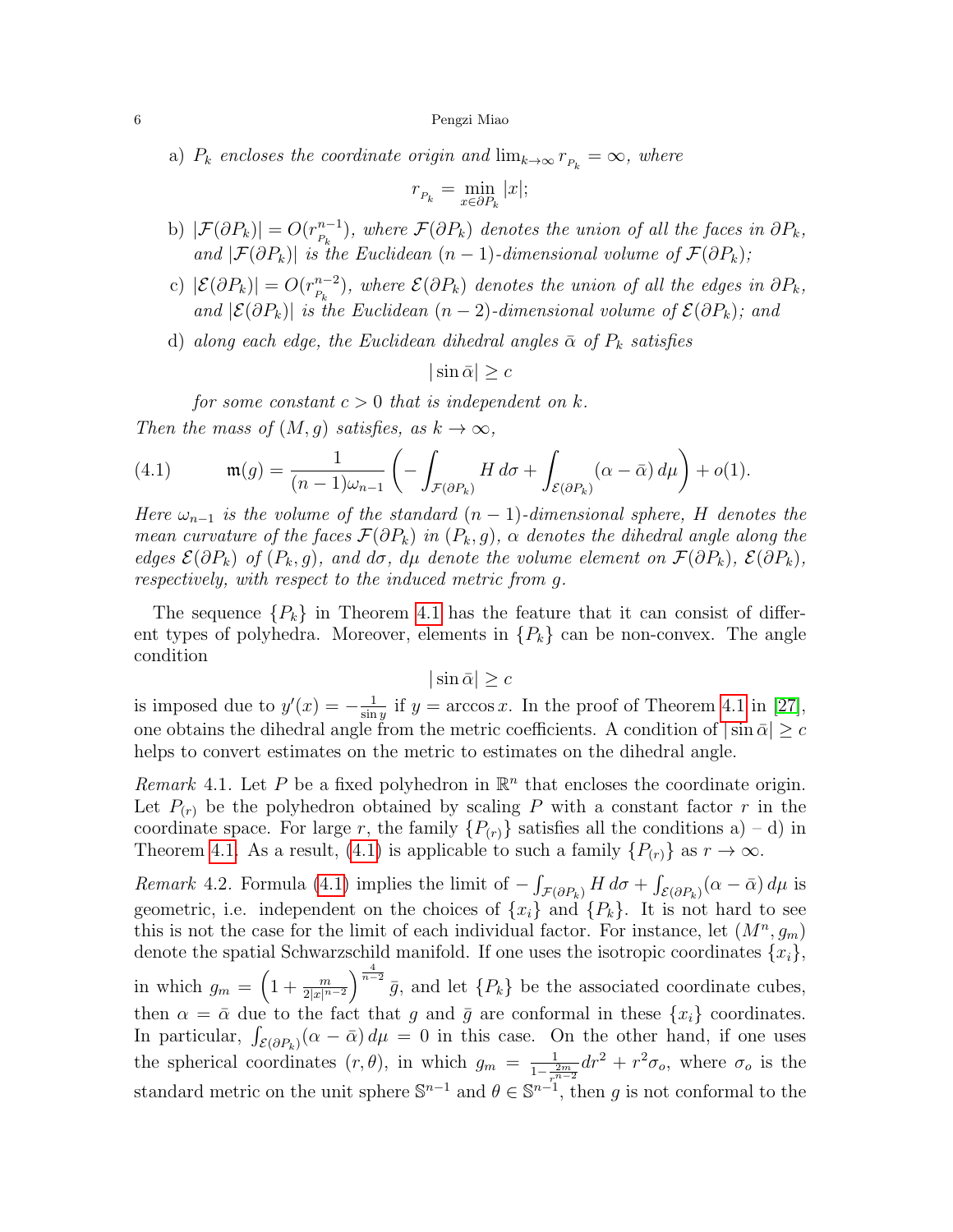background Euclidean metric  $\bar{g}$  in the rectangular coordinates  $\{y_i\}$  given by  $y = r\theta$ , unless  $m = 0$ . Suppose  $m \neq 0$  and choose  $\{P_k\}$  as the coordinate cubes in these  $\{y_i\}$ coordinates. One can easily check that, passing to the limit, the angle deficit term  $\int_{\mathcal{E}(\partial P_k)} (\alpha - \bar{\alpha}) d\mu$  has a nontrivial contribution to the mass.

We briefly comment on the proof of Theorem [4.1.](#page-4-1) Formula  $(4.1)$  was essentially revealed by a special structure that is present in the linearization of the mean curvature function.

To explain this structure, we fix some notations. Let  $\Sigma^{n-1} \subset M^n$  be a given hypersurface. Let g,  $\bar{g}$  be two Riemannian metrics on M, and let  $\gamma$ ,  $\bar{\gamma}$  denote the metrics on  $\Sigma$  induced from g,  $\bar{g}$ , respectively. Let  $\nu$  and  $\bar{\nu}$  be the corresponding unit normal vectors to  $\Sigma$  in  $(M, g)$  and  $(M, \bar{g})$ . We assume  $\nu$  and  $\bar{\nu}$  point to the same side of  $\Sigma$ . Let A, H and A, H denote the second fundamental form, the mean curvature function of  $\Sigma$  in  $(M, g)$  and  $(M, \bar{g})$ , respectively. Viewing  $\bar{g}$  as a background metric, we write  $g = \bar{g} + h$  and assume  $|h|_{\bar{g}} < \epsilon(n)$ , where  $\epsilon(n)$  is a small positive constant depending only on n. Here  $|\cdot|_{\bar{g}}$  denotes the norm with respect to  $\bar{g}$ .

<span id="page-6-1"></span>**Proposition 4.1** ([\[27\]](#page-13-19)). The mean curvature functions H and H satisfy

<span id="page-6-0"></span>(4.2) 
$$
2(H - \bar{H}) = (d \operatorname{tr}_{\bar{g}} h - \operatorname{div}_{\bar{g}} h)(\bar{\nu}) - \operatorname{div}_{\bar{\gamma}} X - \langle h, \bar{A} \rangle_{\bar{\gamma}} + |\bar{A}|_{\bar{g}} O(|h|_{\bar{g}}^2) + O(|\bar{D}h|_{\bar{g}} |h|_{\bar{g}}).
$$

Here  $\text{div}_{\bar{g}}(\cdot)$  and  $\text{tr}_{\bar{g}}(\cdot)$  denote the divergence and trace on  $(U,\bar{g})$ ;  $\text{div}_{\bar{g}}(\cdot)$  denotes the divergence on  $(\Sigma, \bar{\gamma})$ ; X is the vector field on  $\Sigma$  that is dual to the 1-form  $h(\bar{\nu}, \cdot)$  with respect to  $\bar{\gamma}$ ; and D denotes the covariant derivative with respect to  $\bar{g}$ . Given two functions f and  $\phi$ , we write  $f = O(\phi)$  to denote  $|f| \leq C |\phi|$  with a constant C that depends only on n.

We see that, on the right side of [\(4.2\)](#page-6-0), the first term  $(d tr_{\bar{q}} h - div_{\bar{q}} h)(\bar{\nu})$  relates to the mass integral; the divergence term  $\text{div}_{\bar{y}}X$ , upon integration by parts, produces the angle along the edges; and the third term, involving the second fundamental form A, indicates the advantage of making use of a polyhedron, whose faces are totally geodesic.

Similar to  $(3.2)$ , if  $(M^n, g)$  is complete, asymptotically flat and has nonnegative scalar curvature, it follows from the positive mass theorem and [\(4.1\)](#page-5-0) that

(4.3) 
$$
- \int_{\mathcal{F}(\partial P_k)} H \, d\sigma + \int_{\mathcal{E}(\partial P_k)} (\alpha - \bar{\alpha}) \, d\mu \ge 0, \text{ for large } k.
$$

Here  ${P_k}$  is any sequence of Euclidean polyhedra satisfying conditions in Theorem [4.1.](#page-4-1) In particular, for a fixed Euclidean polyhedron P,

(4.4) 
$$
- \int_{\mathcal{F}_{(r)}} H d\sigma + \int_{\mathcal{E}_{(r)}} (\alpha - \bar{\alpha}) d\mu \ge 0, \text{ for large } r,
$$

where  $\mathcal{F}_{(r)}$  and  $\mathcal{E}_{(r)}$  are the faces and edges of the polyhedron  $P_{(r)}$  that is obtained by scaling  $P$  by a constant  $r$ .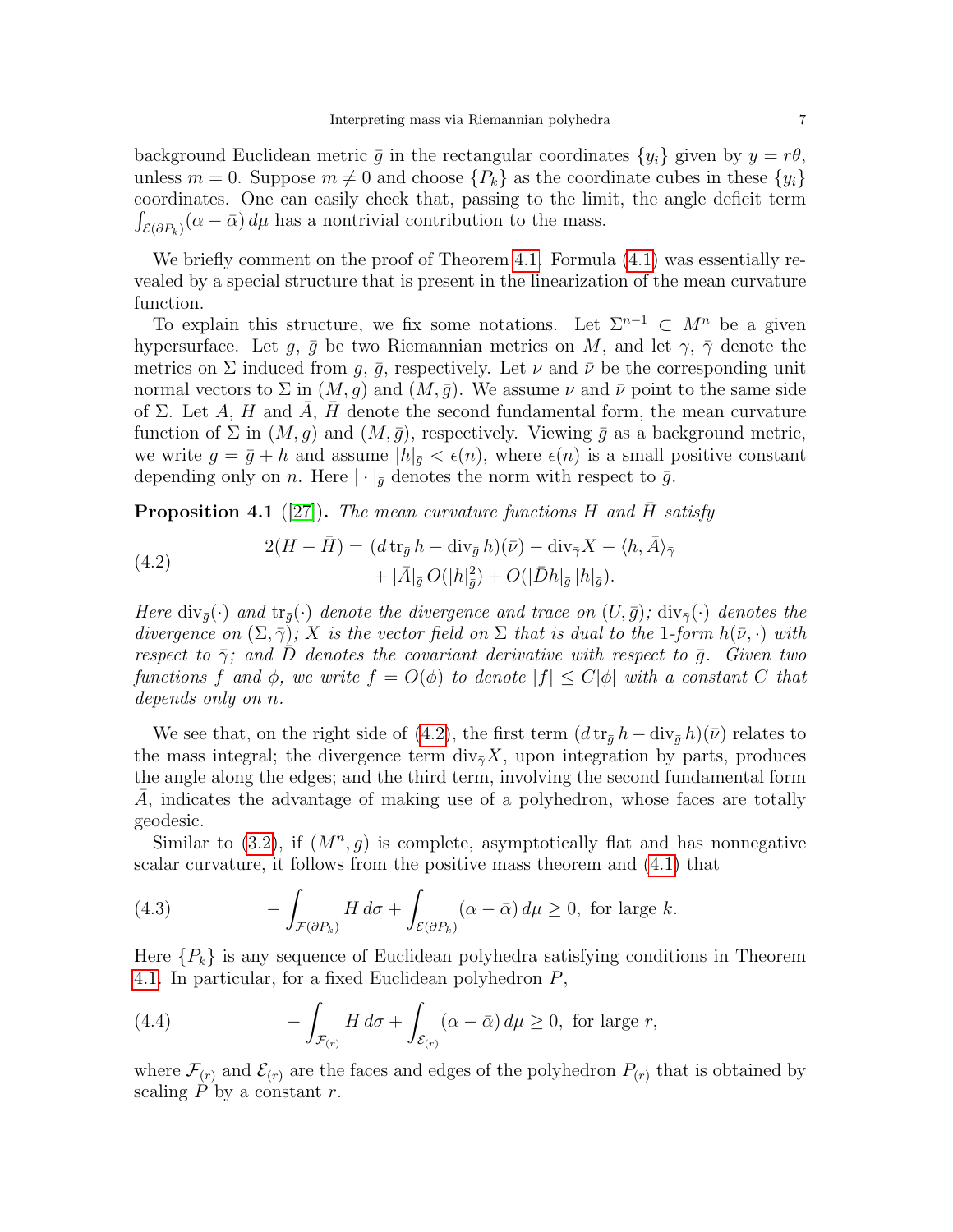<span id="page-7-1"></span>As illustrated by Theorem [3.2,](#page-2-4) it is worthy of taking  $\{P_k\}$  as a sequence of large coordinate cubes in  $(M^n, g)$ . Cubes have a feature that, when sliced by hyperplanes parallel to their face, the resulting intersections are large  $(n-1)$ -dimensional cubes.



FIGURE 3. Slicing a coordinate cube

The following can be viewed as a higher dimensional analog of Theorem [3.2.](#page-2-4)

<span id="page-7-2"></span>**Theorem 4.2** ([\[27\]](#page-13-19)). Let  $(M^n, g)$  be an asymptotically flat manifold with dimension  $n \geq 4$ . Given any  $k \in \{1, \dots, n\}$ , any large constant L, and any  $t \in [-L, L]$ , there is a quantity  $\mathfrak{m}_k^{(n-1)}$  $\binom{n-1}{k}(t,L)$ , associated to the coordinate hyperplane  $\{x_k = t\}$ , defined in [\(4.7\)](#page-7-0) below, such that

(4.5) 
$$
\mathfrak{m}(g|_{\{x_k=t\}}) = \lim_{L \to \infty} \mathfrak{m}_k^{(n-1)}(t, L),
$$

and

<span id="page-7-3"></span>(4.6) 
$$
\mathfrak{m}(g) = \frac{\omega_{n-2}}{(n-1)\omega_{n-1}} \lim_{L \to \infty} \sum_{k=1}^n \int_{-L}^{L} \mathfrak{m}_k^{(n-1)}(t, L) dt.
$$

We explain the quantity  $\mathfrak{m}_k^{(n-1)}$  $\binom{n-1}{k}(t, L)$ . Let  $C_L^n$  denote a coordinate cube in  $(M, g)$ , with its center at the coordinate origin and side (coordinate) length 2L. For every  $t \in [-L, L]$  and  $k \in \{1, \cdots, n\}$ , let  $S_t^{(k)}$  be the intersection of  $\partial C_L^n$  with the coordinate hyperplane  $\{x_k = t\}$ , i.e.

$$
S_t^{(k)} = \partial C_L^n \cap \{x_k = t\}.
$$

Then  $S_t^{(k)}$  $t_t^{(k)}$  is the boundary of an  $(n-1)$ -dimensional cube in  $\{x_k = t\}$  (see Figure [3\)](#page-7-1). On the hypersurface  $\{x_k = t\}$ , let  $\tilde{H}^{(k)}$  be the mean curvature of each face of  $S_t^{(k)}$  with respect to the outward normal  $\tilde{\nu}_i^{(k)}$  $\tilde{a}^{(k)}$  and let  $\tilde{\alpha}^{(k)}$  be the dihedral angle along every edge of  $S_t^{(k)}$  $t^{(k)}$ , both taken with respect to g.

Associated to each  $S_t^{(k)}$  $t_k^{(k)}$  in  $\{x_k = t\}, m_k^{(n-1)}$  $k^{(n-1)}(t,L)$  is given by

<span id="page-7-0"></span>(4.7) 
$$
\mathfrak{m}_k^{(n-1)}(t,L) = \frac{1}{(n-2)\omega_{n-2}} \left( - \int_{\mathcal{F}(S_t^{(k)})} \tilde{H}^{(k)} d\sigma^{n-2} + \int_{\mathcal{E}(S_t^{(k)})} \left( \tilde{\alpha}^{(k)} - \frac{\pi}{2} \right) d\mu^{n-3} \right),
$$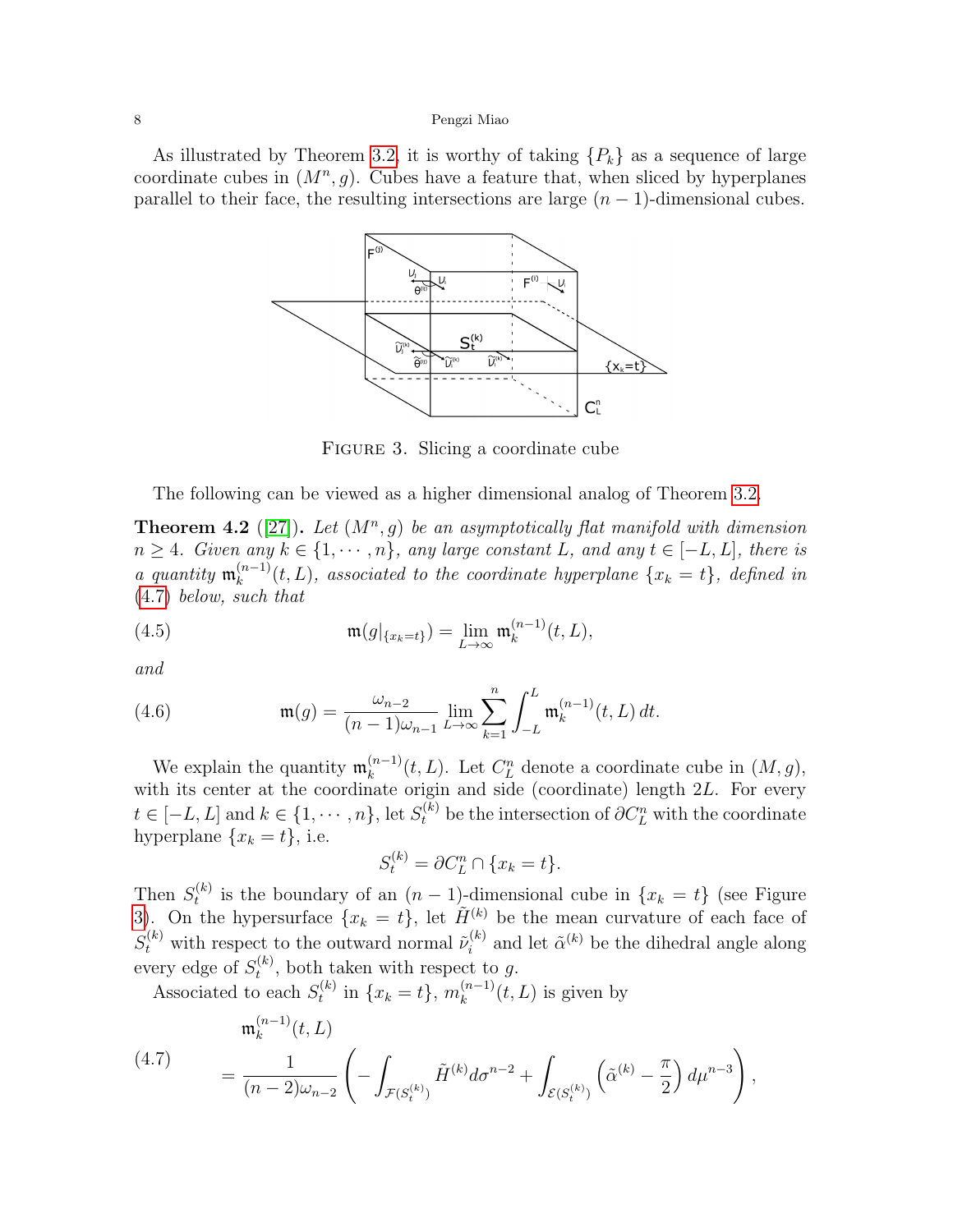where  $d\sigma^{n-2}$  and  $d\mu^{n-3}$  denote the volume forms, induced from the metric g, on the faces and edge of  $S_t^{(k)}$  $t^{(\kappa)}$ . The assertion

$$
\mathfrak{m}(g|_{\{x_k=t\}})=\lim_{L\to\infty}\mathfrak{m}_k^{(n-1)}(t,L)
$$

is a direct consequence of Theorem [4.1,](#page-4-1) where  $g|_{\{x_k=t\}}$  denotes the metric on  $\{x_k=t\}$ induced from g. In many cases, for instance if g has a decay rate of  $p > n - 3$ , this limit will be zero as  $\mathfrak{m}(g|_{\{x_k=t\}})=0$ .

A couple of questions arise in relation to Theorems [4.1](#page-4-1) and [4.2.](#page-7-2)

- a) The angle condition  $|\sin \bar{\alpha}| > c$  serves only as a sufficient condition for [\(4.1\)](#page-5-0). It would be good to weaken this condition. For instance, a replacement of  $|\sin \bar{\alpha}| > c$  by a suitable slow decay condition of  $\sin \bar{\alpha}$ , relative to the growth of the volume of the faces and edges, may be desirable.
- b) In dimension three, formula [\(3.3\)](#page-2-1) combined with the Gauss-Bonnet theorem and Stern's work [17] yielded a proof of the positive mass theorem. Could formula [\(4.6\)](#page-7-3) play a role in any new proof of the positive mass theorem in high dimensions?

## 5. Mass of asymptotically hyperbolic manifolds

The preceding connection between polyhedra and the mass of asymptotically flat manifolds prompts one to consider if an analogous connection exists on manifolds that are asymptotically hyperbolic.

We recall the definition of asymptotically hyperbolic manifolds and their mass functional following the work of Chrusciel and Herzlich [\[13\]](#page-13-20). Let  $(\mathbb{H}^n, \bar{g})$  denote the standard hyperbolic space with constant sectional curvature  $-1$ . One model of  $\mathbb{H}^n$  is the upper hyperboloid in the Minkowski spacetime

$$
\mathbb{H}^n = \{ (z, t) \in \mathbb{R}^{n,1} \mid z_1^2 + \cdots + z_n^2 - t^2 = -1, t > 0 \}.
$$

Let  $r = |z|$ . A Riemannian manifold  $(M^n, g)$  is called asymptotically hyperbolic if there exist a compact set  $K \subset M$  and a diffeomorphism  $\Phi : M \setminus K \to \mathbb{H}^n \setminus D$ , where D is some compact set in  $\mathbb{H}^n$ , such that  $h := (\Phi^{-1})^* g - \bar{g}$  satisfies

$$
|h|_{\bar{g}} + |\bar{D}h|_{\bar{g}} + |\bar{D}^2 h|_{\bar{g}} = O(r^{-q}),
$$
 for some rate  $q > \frac{n}{2}$ ,

as  $r \to \infty$ , and

$$
\int_M r [R_g + n(n-1)] dV_g < \infty.
$$

Here  $R_g$  and  $dV_g$  are the scalar curvature and the volume element of g, respectively. The mass functional of  $(M, g)$  is a linear functional

(5.1) 
$$
\mathfrak{m}(\cdot): \mathcal{S}(\mathbb{H}^n) \longrightarrow \mathbb{R},
$$

where  $\mathcal{S}(\mathbb{H}^n)$  is the space of static potentials on  $\mathbb{H}^n$ , given by

(5.2) 
$$
\mathcal{S}(\mathbb{H}^n) = \text{span}\{t, z_1, \cdots, z_n\}, \text{ where } t = \sqrt{1 + r^2},
$$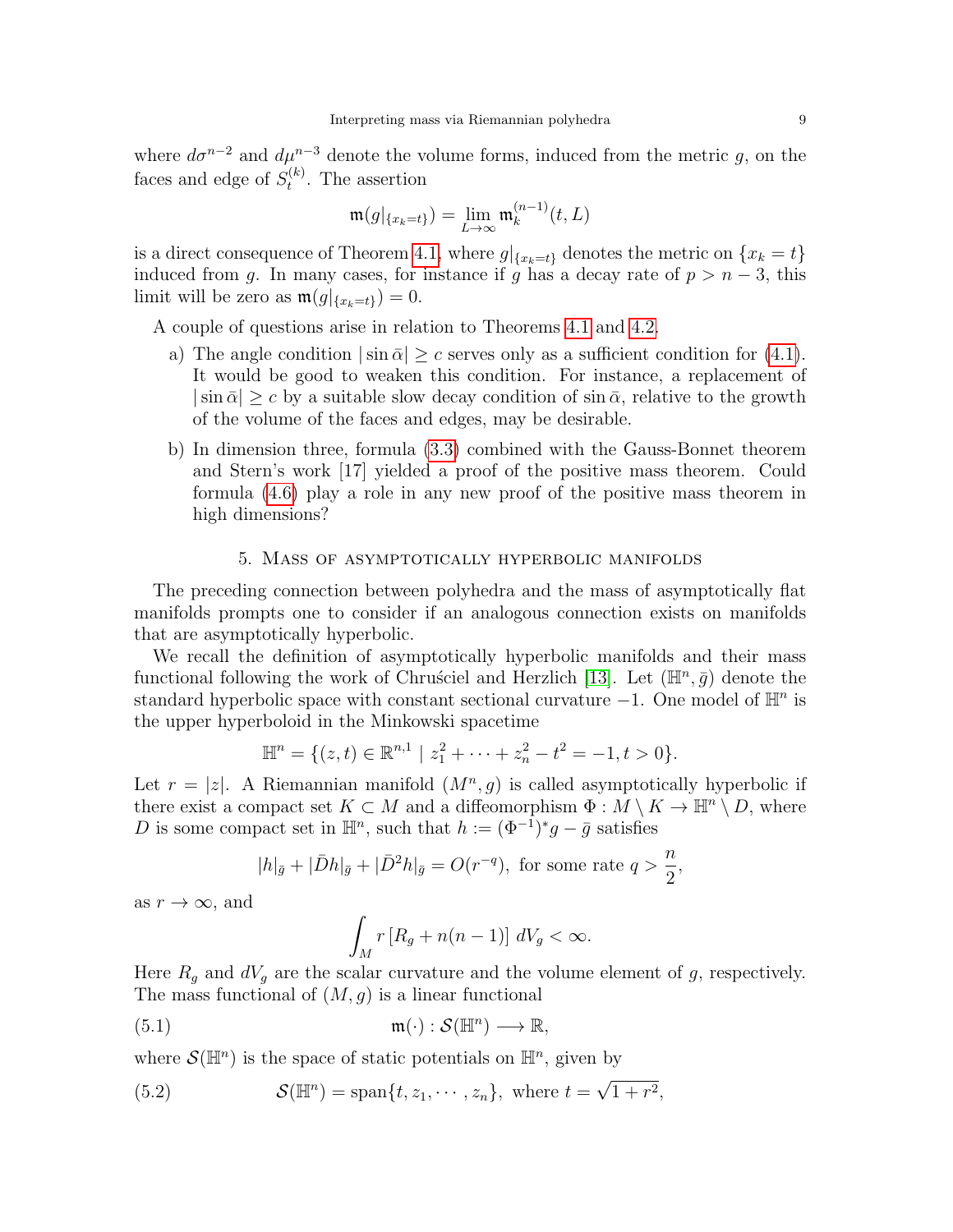and,  $\forall V \in \mathcal{S}(\mathbb{H}^n)$ ,

(5.3) 
$$
\mathfrak{m}(V) = \lim_{r \to \infty} \int_{|z|=r} \left[ V (\text{div}_{\bar{g}} h - d\text{tr}_{\bar{g}} h) + (\text{tr}_{\bar{g}} h) dV - h(\bar{\nabla} V, \cdot) \right] (\bar{\nu}) d\bar{\sigma}.
$$

Here  $d\bar{\sigma}$  is the volume element on the coordinate sphere  $\{|z|=r\}$  in  $\mathbb{H}^n$  and  $\bar{\nabla}$ denotes the gradient on  $(\mathbb{H}^n, \bar{g})$ . Similar to the asymptotically flat case, the limit of the above integral can be computed along other suitable exhaustion sequences of M (see [\[28\]](#page-13-21) for instance).

It is common to represent  $\mathfrak{m}(\cdot)$  by an  $(n+1)$ -vector  $(p_0, p_1, \ldots, p_n)$  with

$$
p_0 = \mathfrak{m}(t), \ \ p_i = \mathfrak{m}(z_i), \ \forall \ i = 1, \ldots, n.
$$

The Riemannian positive mass theorem for asymptotically hyperbolic manifolds states that, if  $R_g \ge -n(n-1)$ , then  $p_0^2 \ge \sum_{i=1}^n p_i^2$ , and equality holds if and only if  $(M, g)$ is isometric to  $\mathbb{H}^n$ . The proof of this theorem has a rich history. We refer readers to [\[36,](#page-13-22) [38,](#page-14-1) [13,](#page-13-20) [3,](#page-12-6) [11,](#page-13-23) [12,](#page-13-24) [16,](#page-13-25) [29\]](#page-13-26) and references therein.

Given a function V, let  $\mathbb{U}(V)(\cdot)$  be the associated 1-form

(5.4) 
$$
\mathbb{U}(V)(\cdot) = V(\text{div}_{\bar{g}}h - d\text{tr}_{\bar{g}}h) + (\text{tr}_{\bar{g}}h)dV - h(\bar{\nabla}V, \cdot).
$$

The following formula, which can be viewed as a weighted version of Proposition [4.1,](#page-6-1) was derived by Jang and the author in [\[17\]](#page-13-27).

**Proposition 5.1** ([\[17\]](#page-13-27)). Given two metrics  $\bar{g}$  and g, a function V, and a hypersurface  $\Sigma \subset M$ , let  $\overline{\nu}, \nu$  denote the unit normal vectors to  $\Sigma$  pointing the same side in  $(M, \bar{g}), (M, g)$ , respectively. Then, for  $|h|_{\bar{g}}$  small,

<span id="page-9-0"></span>(5.5) 
$$
\mathbb{U}(V)(\bar{\nu}) = 2V(\bar{H} - H) - \text{div}_{\bar{\gamma}}(V\bar{X}) + (\text{tr}_{\bar{\gamma}}h)dV(\bar{\nu}) - V\langle\bar{A},h\rangle_{\bar{\gamma}} + V\left[|\bar{A}|\bar{g}O(|h|^2_{\bar{g}}) + O(|\bar{D}h|_{\bar{g}}|h|_{\bar{g}})\right].
$$

Here  $\bar{H}$ ,  $H$ ,  $\bar{\gamma}$ ,  $\bar{A}$  and X are defined as in Proposition [4.1.](#page-6-1)

Formula [\(5.5\)](#page-9-0) suggests that when evaluating the total flux of  $\mathbb{U}(V)(\cdot)$  across a hypersurface  $\Sigma$  with normal  $\bar{\nu}$ , one likes to simplify the term

(5.6) 
$$
\mathbb{A}(V, \Sigma) := (\text{tr}_{\bar{\gamma}} h) dV(\bar{\nu}) - V\langle \bar{A}, h \rangle_{\bar{\gamma}}.
$$

In the asymptotically flat case,  $V = 1$  and one can take  $\Sigma$  as hyperplanes which have  $\overline{A} = 0$ . In the asymptotically hyperbolic case, it is natural to first consider those  $\Sigma \subset \mathbb{H}^n$  which are totally umbilic, i.e.

<span id="page-9-1"></span>(5.7) 
$$
\bar{A} = \frac{1}{n-1} \bar{H} \bar{\gamma}.
$$

Under this assumption,

<span id="page-9-2"></span>(5.8)  
\n
$$
\mathbb{A}(V, \Sigma) = \left(\frac{\partial V}{\partial \bar{\nu}} - \frac{\bar{H}}{n-1}V\right) \text{tr}_{\bar{\gamma}} h
$$
\n
$$
= \left(\frac{\partial}{\partial \bar{\nu}} \ln V - \frac{\bar{H}}{n-1}\right) V \text{tr}_{\bar{\gamma}} h, \text{ if } V \neq 0.
$$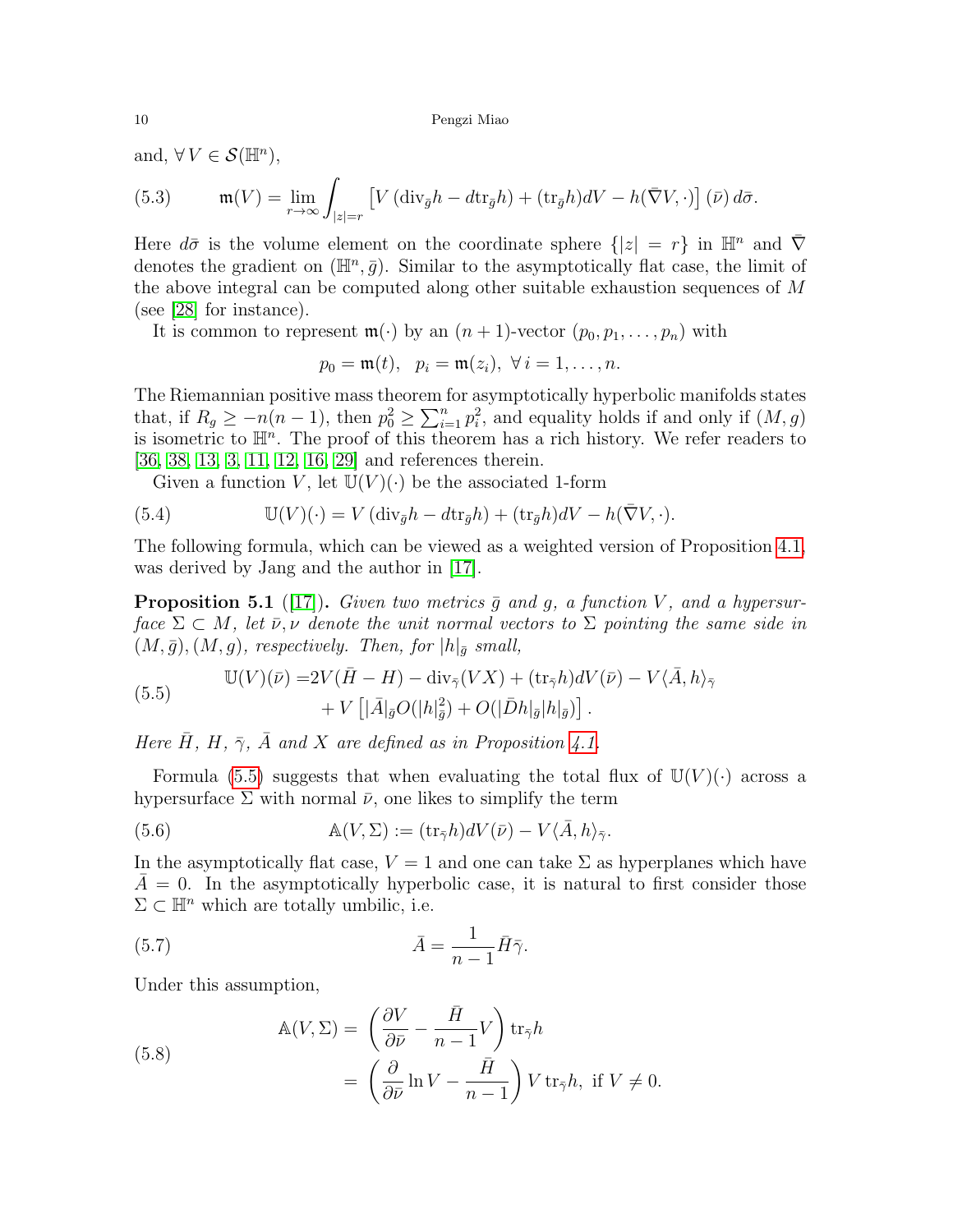Some basic choices of pairs  $(V, \Sigma)$  making  $\mathbb{A}(V, \Sigma) = 0$  can be described as follows. Consider the upper half space model of  $\mathbb{H}^n$ ,

$$
\mathbb{H}^{n} = \{ (y_1, y_2, \dots, y_n) \mid y_1 > 0 \}, \ \bar{g} = \frac{1}{y_1^2} (dy_1^2 + \dots + dy_n^2).
$$

One knows

$$
y_1^{-1} = t - z_1 \in \mathcal{S}(\mathbb{H}^n).
$$

Take  $V = y_1^{-1}$ , and choose  $\Sigma$  to be

- (i) a horosphere given by  $\Sigma = \{y_1 = c\}$  for some constant  $c > 0$ ;
- (ii) a totally geodesic piece that is isometric to  $\mathbb{H}^{n-1}$ , say  $\Sigma = \{y_{\alpha} = d\}$  for some constant d, where  $\alpha \in \{2, \ldots, n\}.$

It is easily seen  $\mathbb{A}(V, \Sigma) = 0$  on such an  $\Sigma$ .

Making use of these facts, Jang and the author derived the following in [\[17\]](#page-13-27).



FIGURE 4. A y-coordinate rectangular prism in  $\mathbb{H}^n$ 

<span id="page-10-0"></span>**Theorem 5.1** ([\[17\]](#page-13-27)). Let  $(M^n, g)$  be an asymptotically hyperbolic manifold. Consider a large coordinate rectangular prism

$$
P_L = \{e^{-L} \le y_1 \le e^L, \ |y_\alpha| \le \sigma(L), \ \alpha = 2, \dots, n\} \subset \mathbb{H}^n.
$$

Here  $\sigma(L)$  is any function on  $(L_0,\infty)$  for some  $L_0 > 0$  so that  $\lim_{L\to\infty} \sigma(L) = \infty$ . Let  $V = y_1^{-1}$ . Then

(a) The mass components  $p_0$  and  $p_1$  satisfies

$$
p_0 - p_1 = 2 \lim_{L \to \infty} \left[ \int_{\mathcal{F}(\partial P_L)} V(\bar{H} - H) d\sigma + \int_{\mathcal{E}(\partial P_L)} V\left(\alpha - \frac{\pi}{2}\right) d\mu \right].
$$

(b) If  $\sigma(L)^{n-2-2q} = o(e^{(q-n+1)L})$  as  $L \to \infty$ , which holds automatically if  $q \geq n-1$ , then

$$
\lim_{L \to \infty} \int_{\mathcal{E}(\partial P_L)} V\left(\alpha - \frac{\pi}{2}\right) d\mu = 0,
$$
  

$$
\lim_{L \to \infty} \int_{\mathcal{F}(\partial P_L)} V(\bar{H} - H) d\sigma = \lim_{L \to \infty} \int_{\mathcal{F}(\partial P_L) \cap \{y_1 = e^{-L}\}} V(\bar{H} - H) d\sigma,
$$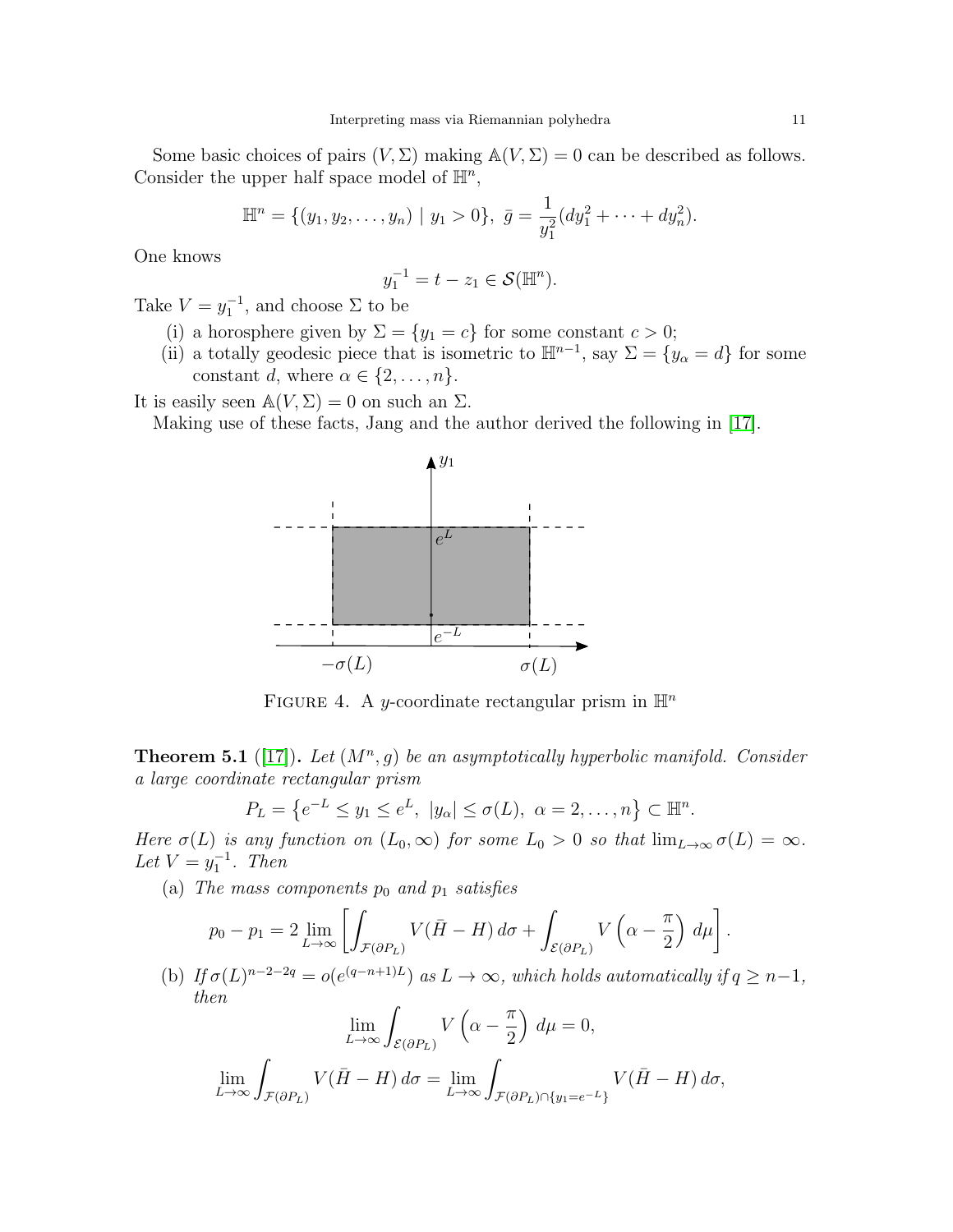and as a result,

$$
p_0 - p_1 = 2 \lim_{L \to \infty} \int_{\mathcal{F}(\partial P_L) \cap \{y_1 = e^{-L}\}} V(\bar{H} - H) d\sigma.
$$

Remark 5.1. For many examples of asymptotically hyperbolic manifolds  $(M^n, g)$ , the metric fall-off rate q satisfies  $q = n$ . For instance, this is the case if  $(M, g)$  is AdS-Schwarzschild, or more generally if  $(M, g)$  is conformally compact (see [\[36\]](#page-13-22)).

The content of Theorem [5.1](#page-10-0) was contained in [\[17,](#page-13-27) Remark 3.2]. Though its part (a) could be thought as an analogue of Theorem [3.1](#page-2-2) or [4.1,](#page-4-1) its part (b) shows that, in contrast to the asymptotically flat case (see Remark [4.2\)](#page-5-1), the limit of the integral of the angle deficit along the edges of  $P<sub>L</sub>$ , and the integral of the mean curvature difference on most part of the faces of  $P_L$ , do not contribute to  $p_0 - p_1$ , if  $q \geq n - 1$ . Exploring this fact, Jang and the author [\[17\]](#page-13-27) derived an evaluation formula of  $p_0 - p_1$ using horospheres  $\{y_1 = e^{-L}\}\$ alone.

It is worth of seeking other candidates  $\Sigma$  on which  $\mathbb{A}(V, \Sigma)$  can be simplified with  $V = y_1^{-1}$ . In [\[8\]](#page-13-28), Chai found that  $\mathbb{A}(V, \Sigma) = 0$  if  $\Sigma$  is any y-coordinate hyperplane. This can be seen as follows. Given an arbitrary

$$
\Sigma^{n-1} \subset \mathbb{H}^n = \{ (y_1, y_2, \dots, y_n) \mid y_1 > 0 \},
$$

if  $A<sub>E</sub>$ ,  $H<sub>E</sub>$  denote its second fundamental form, mean curvature with respect to the background Euclidean metric  $dy^2$ , standard conformal transformation formulae give

(5.9) 
$$
\bar{A} = VA_{E} + \frac{\partial V}{\partial \nu_{E}} \gamma_{E},
$$

where  $\nu_{E}$  is the Euclidean unit normal and  $\gamma_{E}$  is the background metric on  $\Sigma$ . Clearly, [\(5.7\)](#page-9-1) holds if and only if

$$
(5.10)\qquad \qquad A_E = \frac{H_E}{n-1} \gamma_E.
$$

Under this assumption,

(5.11) 
$$
V^{-1}dV(\bar{\nu}) - \frac{\bar{H}}{n-1} = -\frac{H_E}{n-1}V^{-1}.
$$

Therefore, [\(5.8\)](#page-9-2) becomes

<span id="page-11-0"></span>(5.12) 
$$
\mathbb{A}(V, \Sigma) = \begin{cases} 0, & \text{if } H_E = 0 \\ -\frac{H_E}{n-1} \operatorname{tr}_{\bar{\gamma}} h, & \text{if } H_E \neq 0. \end{cases}
$$

Here  $H<sub>E</sub>$  is necessarily a constant. Taking  $H<sub>E</sub> = 0$ , one sees  $\mathbb{A}(V, \Sigma) = 0$  along any coordinate hyperplanes  $\Sigma$  in  $\{(y_1, y_2, \ldots, y_n)\}$ . Thus, as pointed out by Chai in [\[8\]](#page-13-28), an analogous statement to part (a) of Theorem [5.1](#page-10-0) holds for an exhaustion sequence consisting of y-coordinate polyhedra.

Remark 5.2. One may also explore the case  $H<sub>E</sub> \neq 0$  in [\(5.12\)](#page-11-0), which corresponds to considering domains bounded by coordinate spheres in the y-space. In this case, the presence of  $tr_{\bar{\gamma}}h$  in  $\mathbb{A}(V,\Sigma)$  suggests one could proceed in a way similar to that in Proposition A.2 of [\[17\]](#page-13-27).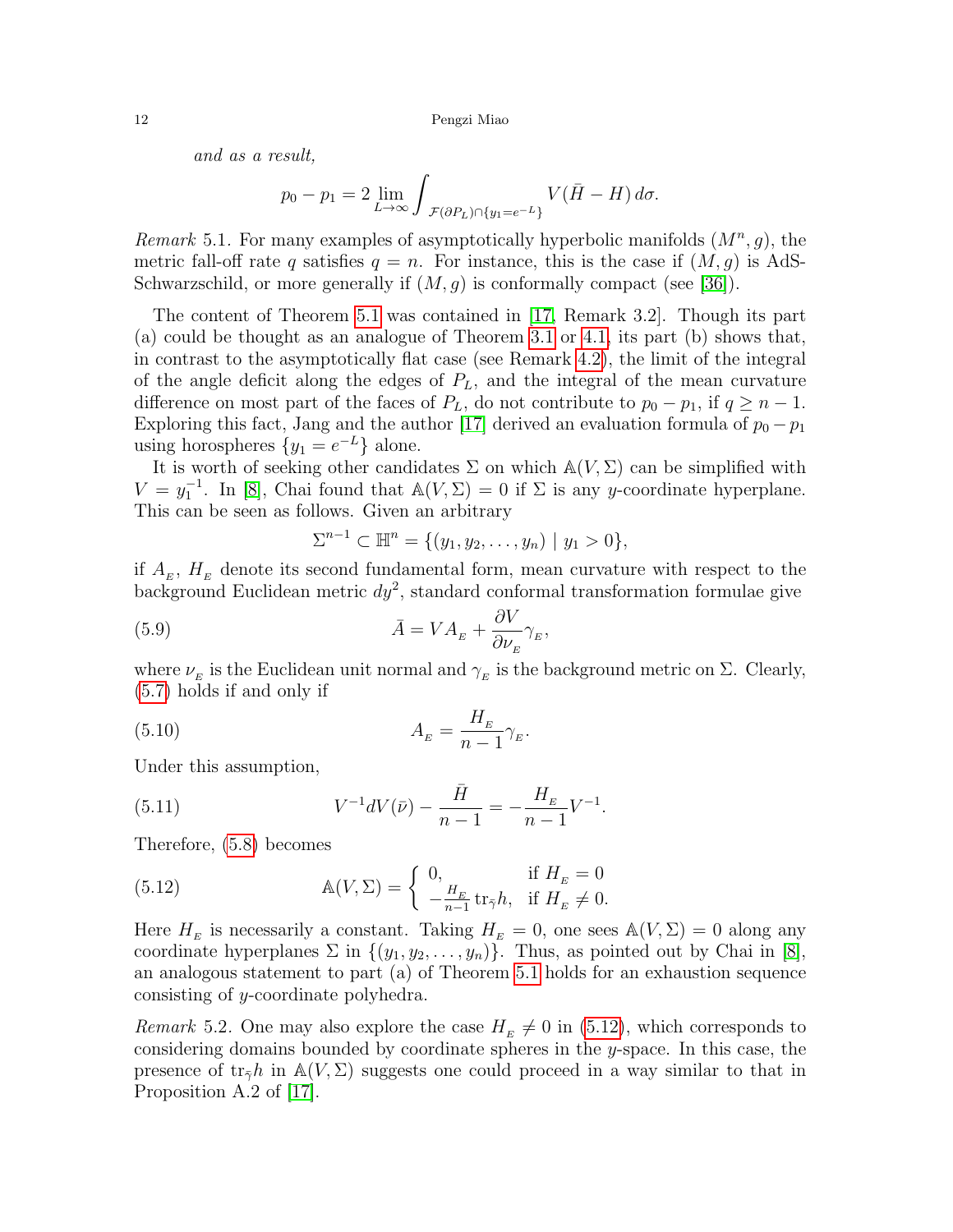We thus have seen that, on asymptotically hyperbolic manifolds, there exists a connection, analogous to Theorem [3.1](#page-2-2) or [4.1,](#page-4-1) between the mass quantity  $p_0 - p_1$  and large Riemannian polyhedra. However, as shown by part (b) of Theorem [5.1,](#page-10-0) in many cases, the contribution of the angle deficit along the edges and the mean curvature difference on a portion of the faces is zero as the polyhedron approaches the infinity.



FIGURE 5. A y-coordinate prism in the Poincaré ball model

This phenomenon might be illustrated by considering the corresponding regions in the Poincaré ball model of  $(\mathbb{H}^n, \bar{g})$ . If  $P_L$  from Theorem [5.1](#page-10-0) is illustrated in the ball model, one sees that all the edges of  $P_L$ , and all the faces of  $P_L$  except that on the horosphere  $\{y_1 = e^{-L}\}\$ , approach a single point at the infinity. A quantitative relation, between the geometric convergence of the boundary of such polyhedra to the infinity of  $(M, g)$  and the analytic vanishing property of the integrals in the limit, seems worth of further exploration.

Acknowledgement. I would like to thank Dr. Hyun Chul Jang for helpful discussions concerning asymptotically hyperbolic manifolds.

### **REFERENCES**

- <span id="page-12-2"></span>[1] A. D. Alexandrov, 1948. Instrinsic geometry of convex surfaces (Russian edition). OGIZ, Moscow-Leningrad. (German edition). Akademie-Verlag, Berlin, 1955. (English edition). In: Kutateladze,S.S. (Ed.), A.D. Alexandrov Selected Works. Part II. Chapman & Hall/CRC, Boca Raton, 2006.
- <span id="page-12-3"></span>[2] A. D. Aleksandrov, A theorem on triangles in a metric space and some of its applications, Trudy Mat. Inst. Steklov., 38, Trudy Mat. Inst. Steklov., 38, Izdat. Akad. Nauk SSSR, Moscow, (1951), 5–23.
- <span id="page-12-6"></span>[3] L. Andersson, M. Cai, and G. J. Galloway, Rigidity and positivity of mass for asymptotically hyperbolic manifolds, Annales Henri Poincaré,  $9$  (2008), no.1, 1–33.
- <span id="page-12-0"></span>[4] R. Arnowitt; S. Deser, and C. W. Misner, Coordinate invariance and energy expressions in general relativity, Phys. Rev., 122 (1961), no. 3, 997–1006.
- <span id="page-12-1"></span>[5] R. Bartnik, The mass of an asymptotically flat manifold, Comm. Pure Appl. Math. **39** (1986), no. 5, 661–693.
- <span id="page-12-5"></span>[6] H. Bray, D. Kazaras, M. Khuri and D. Stern, Harmonic functions and the mass of 3-dimensional asymptotically flat Riemannian manifolds, [arXiv:1911.06754.](http://arxiv.org/abs/1911.06754)
- <span id="page-12-4"></span>[7] A. Carlotto and C. De Lellis, Min-max embedded geodesic lines in asymptotically conical surfaces, J. Differential Geom. 112 (2019), no. 3, 411–445.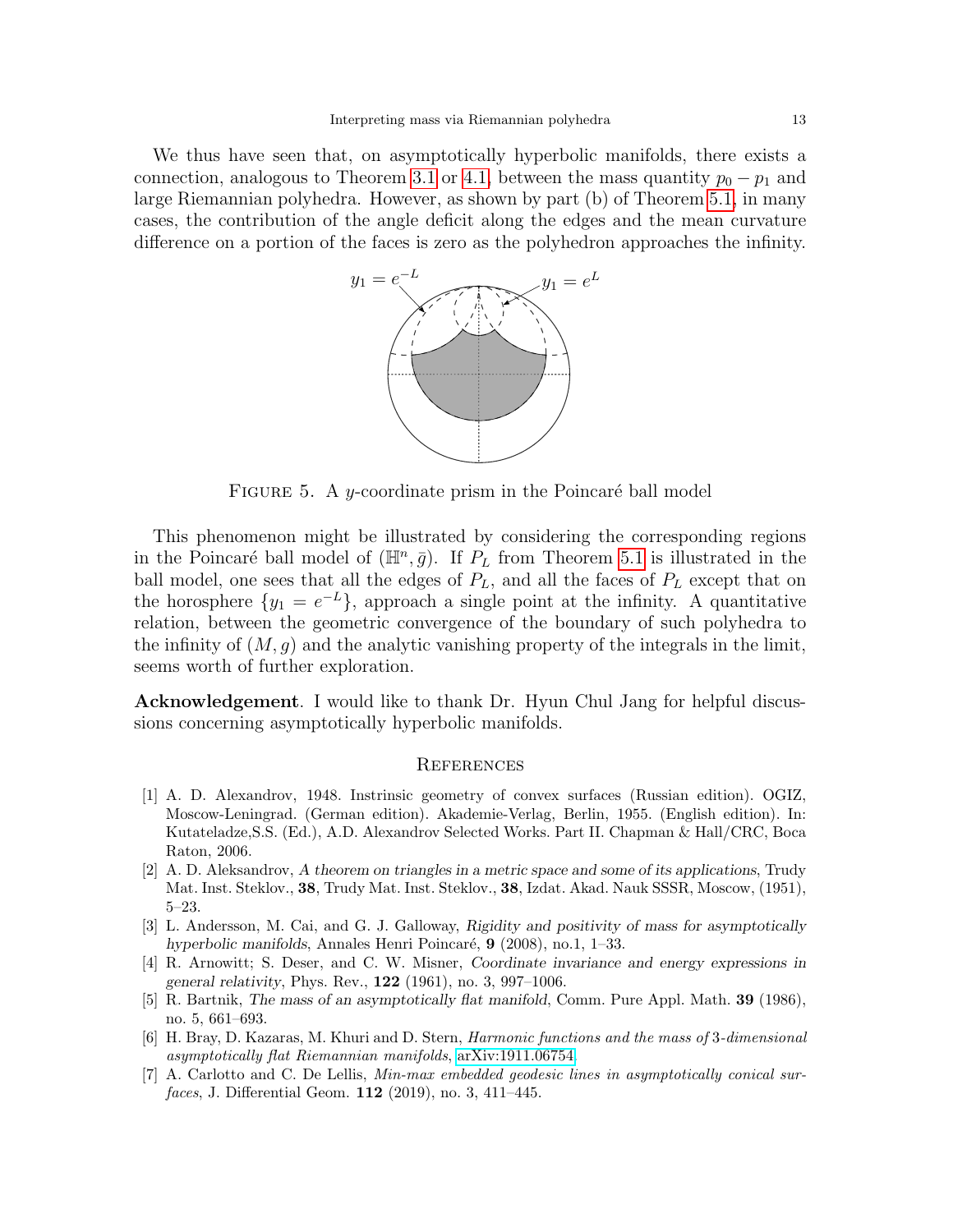- <span id="page-13-28"></span>[8] X. Chai, Mass and polyhedra in asymptotically hyperbolic manifolds, [arXiv:2102.10715.](http://arxiv.org/abs/2102.10715)
- <span id="page-13-17"></span>[9] P. Chru´sciel, Lectures on energy in general relativity, preprint. [manuscipt available on [http://homepage.univie.ac.at/piotr.chrusciel/teaching/Energy/Energy.pdf\]](http://homepage.univie.ac.at/piotr.chrusciel/teaching/Energy/Energy.pdf)
- <span id="page-13-2"></span>[10] P. Chrusciel, Boundary conditions at spatial infinity from a Hamiltonian point of view, Topological Properties and Global Structure of Space-Time, Plenum Press, New York, (1986), 49–59.
- <span id="page-13-23"></span>[11] P. Chrusciel, G. J. Galloway, L. Nguyen, and T.-T. Paetz, On the mass aspect function and positive energy theorems for asymptotically hyperbolic manifolds, Class. Quantum Grav., 35 (2018), no.11, 115015–115038.
- <span id="page-13-24"></span>[12] P. Chrusciel and E. Delay, The hyperbolic positive energy theorem, [arXiv:1901.05263.](http://arxiv.org/abs/1901.05263)
- <span id="page-13-20"></span>[13] P. Chrusciel and M. Herzlich, The mass of asymptotically hyperbolic Riemannian manifolds, Pacific J. Math., 212 (2003), no. 2, 231–264.
- <span id="page-13-10"></span>[14] M. Gromov, Dirac and Plateau billiards in domains with corners, Cent. Eur. J. Math. 12 (2014), no. 8, 1109–1156.
- <span id="page-13-11"></span>[15] M. Gromov, A dozen problems, questions and conjectures about positive scalar curvature, Foundations of mathematics and physics one century after Hilbert, Springer, Cham, 2018, 135– 158.
- <span id="page-13-25"></span>[16] L.-H, Huang, H.-C. Jang, and D. Martin, Mass rigidity for hyperbolic manifolds, Commun. Math. Phys., 376 (2020), no. 3, 2329–2349.
- <span id="page-13-27"></span>[17] H. C. Jang and P. Miao, Hyperbolic mass via horospheres, [arXiv:2102.01036.](http://arxiv.org/abs/2102.01036)
- <span id="page-13-12"></span>[18] C. Li, A polyhedron comparison theorem for three-manifolds with positive scalar curvature, Invent. Math. 219 (2020), 1–37.
- <span id="page-13-13"></span>[19] C. Li, The dihedral rigidity conjecture for *n*-prisms, [arXiv:1907.03855.](http://arxiv.org/abs/1907.03855)
- <span id="page-13-14"></span>[20] C. Li, Dihedral rigidity of parabolic polyhedrons in hyperbolic spaces, Symmetry, Integrability and Geometry: Methods and Applications 16 (2020), 099, 8 pages.
- <span id="page-13-15"></span>[21] J. Lohkamp, Scalar curvature and hammocks, Math. Ann. 313 (1999), no. 3, 385–407.
- <span id="page-13-5"></span>[22] J. Lohkamp, Skin Structures on Minimal Hypersurfaces, [arXiv:1512.08249.](http://arxiv.org/abs/1512.08249)
- <span id="page-13-6"></span>[23] J. Lohkamo, Hyperbolic Geometry and Potential Theory on Minimal Hypersurfaces, [arXiv:1512.08251.](http://arxiv.org/abs/1512.08251)
- <span id="page-13-7"></span>[24] J. Lohkamp, Skin structures in scalar curvature geometry, [arXiv:1512.08252.](http://arxiv.org/abs/1512.08252)
- <span id="page-13-8"></span>[25] J. Lohkamp, The Higher Dimensional Positive Mass Theorem II, [arXiv:1612.07505.](http://arxiv.org/abs/1612.07505)
- <span id="page-13-16"></span>[26] P. Miao, Measuring mass via coordinate cubes, Commun. Math. Phys. 379 (2020), 773–783.
- <span id="page-13-19"></span>[27] P. Miao and A. Piubello, Mass and Riemannian polyhedra, [arXiv:2101.02693.](http://arxiv.org/abs/2101.02693)
- <span id="page-13-21"></span>[28] B. Michel, Geometric invariance of mass-like asymptotic invariants, J. Math. Phys., 52 (2011), no. 5, 052504–052514 (English).
- <span id="page-13-26"></span>[29] A. Sakovich, The Jang equation and the positive mass theorem in the asymptotically hyperbolic setting, [arXiv:2003.07762.](http://arxiv.org/abs/2003.07762)
- <span id="page-13-3"></span>[30] R. Schoen, Variational theory for the total scalar curvature functional for Riemannian metrics and related topics, Topics in Calculus of Variations (Montecatini Terme, 1987), Lecture Notes in Math., 1365 (1989), 120–154, Springer, Berlin.
- <span id="page-13-1"></span>[31] R. Schoen and S.-T. Yau, On the proof of the positive mass conjecture in general relativity, Commun. Math. Phys. 65 (1979), no. 1, 45–76.
- <span id="page-13-0"></span>[32] R. Schoen and S.-T. Yau, *Proof of the positive mass theorem II*, Commun. Math. Phys., **79** (1981) no. 2, 231–260.
- <span id="page-13-4"></span>[33] R. Schoen and S.-T. Yau, Positive scalar curvature and minimal hypersurfaces singularities, 2017, [arXiv:1704.05490.](http://arxiv.org/abs/1704.05490)
- <span id="page-13-18"></span>[34] D. Stern, Scalar curvature and harmonic maps to  $\mathbb{S}^1$ , to appear in J. Diff. Geom., [arXiv:1908.09754.](http://arxiv.org/abs/1908.09754)
- <span id="page-13-9"></span>[35] V. A. Toponogov, 1959. Riemann spaces with curvature bounded below. Uspekhi Matematicheskikh Nauk, (1959) 14 85 (1), 87–130 (in Russian).
- <span id="page-13-22"></span>[36] X. Wang, The mass of asymptotically hyperbolic manifolds, J. Differential Geom., 57 (2001), no. 2, 273–299.